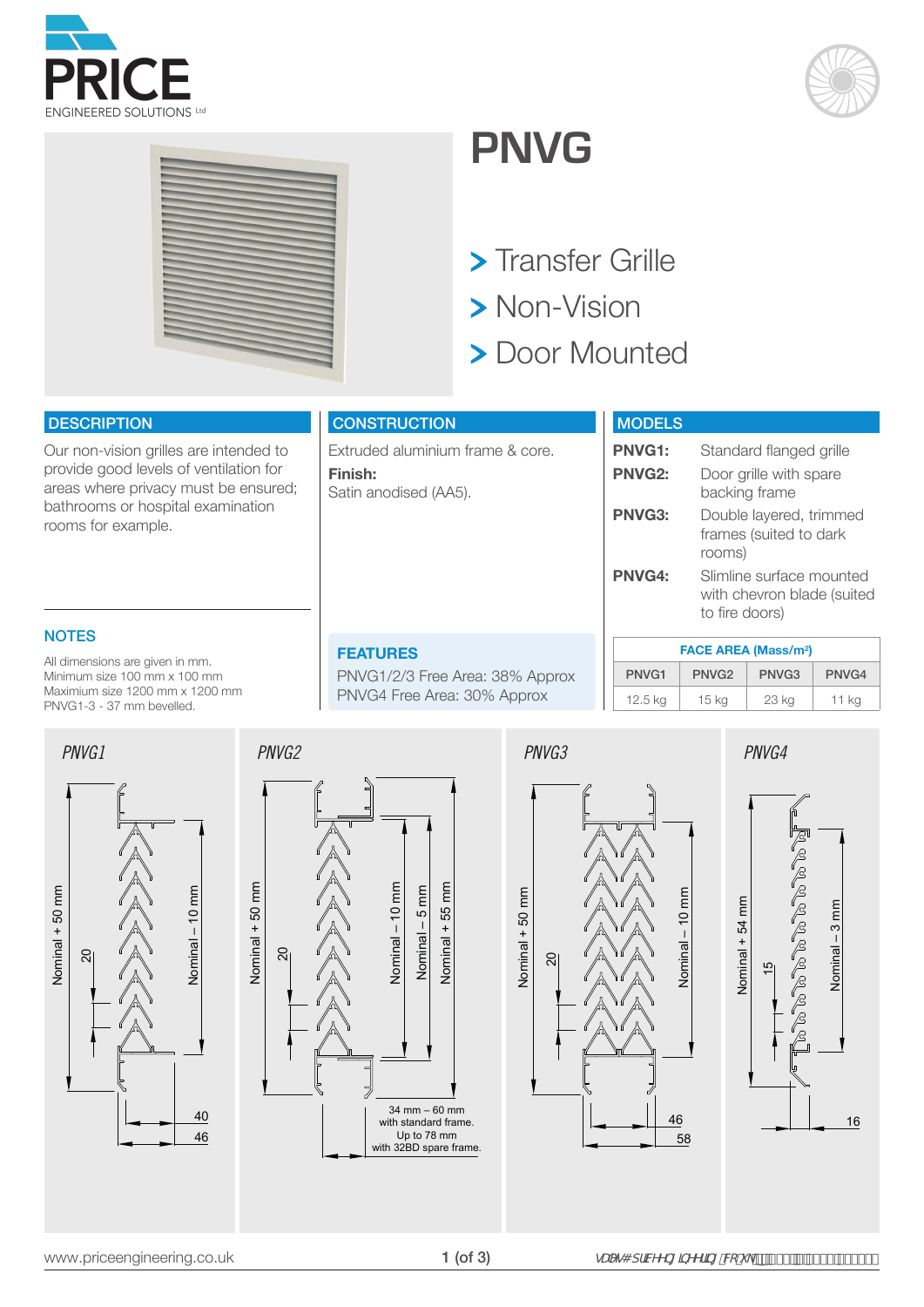# **PNVG – SELECTION DATA**

|        | <b>SELECTION DATA</b>                                        |                     |          |          |             |       |          |                |       |       |                   |                |                |                |       |          |                     |            |        |                                   |       |                          |             |                          | <b>SELECTION DATA</b> |                |                |                                                           |                         |                |       |                |            |                                                           |          |                   |                |
|--------|--------------------------------------------------------------|---------------------|----------|----------|-------------|-------|----------|----------------|-------|-------|-------------------|----------------|----------------|----------------|-------|----------|---------------------|------------|--------|-----------------------------------|-------|--------------------------|-------------|--------------------------|-----------------------|----------------|----------------|-----------------------------------------------------------|-------------------------|----------------|-------|----------------|------------|-----------------------------------------------------------|----------|-------------------|----------------|
|        | 250 Width                                                    |                     |          |          |             |       |          |                |       |       |                   |                |                |                |       |          |                     |            |        |                                   |       |                          | 450 Width   |                          |                       |                |                |                                                           |                         |                |       |                |            |                                                           |          |                   |                |
|        | 0.015<br>0.010<br>0.020<br>Air Volume<br>(m <sup>3</sup> /s) |                     | 0.025    |          | 0.030       | 0.040 | 0.050    | 0.060          | 0.070 | 0.080 | 0.100             | 0.125          | 0.150          | 0.200          |       |          | (m <sup>3</sup> /s) | Air Volume | 0.010  | 0.015                             | 0.020 | 0.025                    | 0.030       | 0.040                    | 0.050                 | 0.060          | 0.070          | 0.080                                                     | 0.100                   | 0.125          | 0.150 | 0.200          | 0.300      | 0.400                                                     |          |                   |                |
|        | 8                                                            | Pa                  |          | 22 50 89 |             |       |          |                |       |       |                   |                |                |                |       |          |                     |            | 8      | Pa                                | 6     |                          | 13 23 37    |                          | 53                    |                |                |                                                           |                         |                |       |                |            |                                                           |          |                   |                |
|        |                                                              | $dB(A)$ 21 29 34    |          |          |             |       |          |                |       |       |                   |                |                |                |       |          |                     |            |        | $dB(A)$ 11                        |       |                          |             | $19$ 24 29 32            |                       |                |                |                                                           |                         |                |       |                |            |                                                           |          |                   |                |
|        | 50                                                           | Pa                  |          |          | 10 18 28 40 |       |          |                |       |       |                   |                |                |                |       |          |                     |            | 50     | Pa                                |       | 3                        | 5           | $\overline{7}$           |                       | 10 19 29 42    |                |                                                           |                         |                |       |                |            |                                                           |          |                   |                |
|        |                                                              | dB(A)               |          |          | 16 22 26 30 |       |          |                |       |       |                   |                |                |                |       |          |                     |            |        | dB(A)                             |       | $\overline{\phantom{a}}$ |             | 12 16 20 25 30 33        |                       |                |                |                                                           |                         |                |       |                |            |                                                           |          |                   |                |
|        | 250                                                          | Pa                  |          |          |             |       |          |                |       |       | 16 25 36 49 63    |                |                |                |       |          |                     |            | 250    | Pa                                |       |                          |             |                          |                       | $\sqrt{4}$     | $\overline{7}$ | $\mathcal{G}% _{M_{1},M_{2}}^{\alpha,\beta}(\mathcal{G})$ |                         |                |       | 13 17 26 41    | 59         |                                                           |          |                   |                |
|        |                                                              | dB(A)               |          |          |             |       |          |                |       |       | 24 29 32 35 38    |                |                |                |       |          |                     |            |        | dB(A)                             |       |                          |             |                          |                       |                |                |                                                           | 14 18 22 25 28 32 36 40 |                |       |                |            |                                                           |          |                   |                |
| Height | 350                                                          | Pa                  |          |          |             |       |          |                |       |       | 21                |                | 27 43 66       |                |       |          |                     | Height     | 350    | Pa                                |       |                          |             |                          |                       |                |                |                                                           | 5                       | $\overline{7}$ | 11    | $17$ 25 45     |            |                                                           |          |                   |                |
|        |                                                              | dB(A)               |          |          |             |       |          |                |       |       | 29                | 31             | 36 40          |                |       |          |                     |            |        | dB(A)                             |       |                          |             |                          |                       |                |                |                                                           | 19                      | 21             | 26    | 30 33 39       |            |                                                           |          |                   |                |
|        | 450                                                          | Pa                  |          |          |             |       |          |                |       |       |                   |                |                | $15$ 24 37 53  |       |          |                     |            |        | Pa                                |       |                          |             |                          |                       |                |                |                                                           |                         | 4              | 6     |                |            | 10 14 25 56                                               |          |                   |                |
|        |                                                              | dB(A)               |          |          |             |       |          |                |       |       |                   | 27             |                | 31 36 39       |       |          |                     |            | 450    | dB(A)                             |       |                          |             |                          |                       |                |                |                                                           |                         | 17             | 21    |                |            | 25 29 35 43                                               |          |                   |                |
|        | 550                                                          | Pa                  |          |          |             |       |          |                |       |       |                   |                |                | 15 23 34 60    |       |          |                     |            | 550    | Pa                                |       |                          |             |                          |                       |                |                |                                                           |                         |                | 4     | 6              | $\emph{9}$ | 16 35 63                                                  |          |                   |                |
|        |                                                              | dB(A)               |          |          |             |       |          |                |       |       |                   |                |                | 28 32 36 41    |       |          |                     |            |        | dB(A)                             |       |                          |             |                          |                       |                |                |                                                           |                         |                |       |                |            | 18 22 26 31 39 45                                         |          |                   |                |
|        | 650                                                          | Pa                  |          |          |             |       |          |                |       |       |                   |                |                |                |       | 41       |                     |            |        | Pa                                |       |                          |             |                          |                       |                |                |                                                           |                         |                |       |                |            |                                                           | 11 24 43 |                   |                |
|        |                                                              | dB(A)               |          |          |             |       |          |                |       |       |                   |                |                |                |       | 38       |                     |            | 650    | dB(A)                             |       |                          |             |                          |                       |                |                |                                                           |                         |                |       |                |            |                                                           | 28 36 42 |                   |                |
|        |                                                              |                     |          |          |             |       |          |                |       |       |                   |                |                |                |       |          |                     |            |        |                                   |       |                          |             |                          |                       |                |                |                                                           |                         |                |       |                |            |                                                           |          |                   |                |
|        |                                                              |                     |          |          |             |       |          | 350 Width      |       |       |                   |                |                |                |       |          |                     |            |        |                                   |       |                          |             |                          |                       |                |                |                                                           | 550 Width               |                |       |                |            |                                                           |          |                   |                |
|        | (m <sup>3</sup> /s)                                          | Air Volume          | 0.010    | 0.015    | 0.020       | 0.025 | 0.030    | 0.040          | 0.050 | 0.060 | 0.070             | 0.080          | 0.100          | 0.125          | 0.150 | 0.200    | 0.300               |            |        | Air Volume<br>(m <sup>3</sup> /s) |       | 0.010                    | 0.015       | 0.020                    | 0.025                 | 0.030          | 0.040          | 0.050                                                     | 0.060                   | 0.070          | 0.080 | 0.100          | 0.125      | 0.150                                                     | 0.200    | 0.300             | 0.500<br>0.400 |
|        | 100                                                          | Pa                  | 10 23 41 |          |             | 64    |          |                |       |       |                   |                |                |                |       |          |                     |            |        |                                   | Pa    | $\overline{4}$           | $\hbox{ }9$ |                          | 15 24 34              |                |                |                                                           |                         |                |       |                |            |                                                           |          |                   |                |
|        |                                                              | $dB(A)$ 15 23 28 33 |          |          |             |       |          |                |       |       |                   |                |                |                |       |          |                     |            |        | 100                               | dB(A) |                          |             | 15 21                    | 25 29                 |                |                |                                                           |                         |                |       |                |            |                                                           |          |                   |                |
|        | 50                                                           | Pa                  |          | 5        | $\,8\,$     |       |          | 13 18 32 51    |       |       |                   |                |                |                |       |          |                     |            |        |                                   | Pa    |                          |             | 3                        | $\mathbf 5$           | $\overline{7}$ | $12$ 19 27     |                                                           |                         |                |       |                |            |                                                           |          |                   |                |
|        |                                                              | dB(A)               |          | 11       |             |       | 16 21 24 | 30 34          |       |       |                   |                |                |                |       |          |                     |            |        | 150                               | dB(A) |                          |             | $\overline{\phantom{a}}$ |                       | 13 17 22       |                | 26 30                                                     |                         |                |       |                |            |                                                           |          |                   |                |
|        | 250                                                          | Pa                  |          |          |             |       |          | $\overline{7}$ |       |       | $11$ 16 22 29 45  |                |                |                |       |          |                     |            |        |                                   | Pa    |                          |             |                          |                       |                | 3              | $\overline{4}$                                            | 6                       | 8              |       |                |            | 11 17 26 38 67                                            |          |                   |                |
|        |                                                              | dB(A)               |          |          |             |       |          |                |       |       | 18 23 26 29 32 36 |                |                |                |       |          |                     |            |        | 250                               | dB(A) |                          |             |                          |                       |                |                |                                                           | $11$ 15 19              | 22             | 24    |                |            | 29 33 37 42                                               |          |                   |                |
|        |                                                              | Pa                  |          |          |             |       |          |                |       |       |                   |                |                | 10 12 20 31 44 |       |          |                     |            | Height |                                   | Pa    |                          |             |                          |                       |                |                |                                                           |                         | $\overline{4}$ | 5     | $\overline{7}$ |            | 11 16 29 65                                               |          |                   |                |
| Height | 350                                                          | dB(A)               |          |          |             |       |          |                |       |       |                   |                |                | 23 25 30 34 38 |       |          |                     |            |        | 350                               | dB(A) |                          |             |                          |                       |                |                |                                                           |                         | 15             |       |                |            | $18$ 22 27 30 36 44                                       |          |                   |                |
|        |                                                              | Pa                  |          |          |             |       |          |                |       |       |                   | $\overline{7}$ |                | 11 17          | 24 43 |          |                     |            |        |                                   | Pa    |                          |             |                          |                       |                |                |                                                           |                         |                | 3     | $\overline{4}$ | $\,6\,$    | $\mathcal{G}% _{M_{1},M_{2}}^{\alpha,\beta}(\mathcal{G})$ |          | 16 36 64          |                |
|        | 450                                                          | dB(A)               |          |          |             |       |          |                |       |       |                   | 21             |                | 25 30 33 39    |       |          |                     |            |        | 450                               | dB(A) |                          |             |                          |                       |                |                |                                                           |                         |                | 13    |                |            |                                                           |          | 18 22 26 31 39 45 |                |
|        |                                                              | Pa                  |          |          |             |       |          |                |       |       |                   |                | $\overline{7}$ | 11             |       | 15 27 62 |                     |            |        |                                   | Pa    |                          |             |                          |                       |                |                |                                                           |                         |                |       | 3              | $\sqrt{4}$ | $\,6\,$                                                   |          | 10 23 40          |                |
|        | 550                                                          | dB(A)               |          |          |             |       |          |                |       |       |                   |                |                | 22 26 30 35 43 |       |          |                     |            |        | 550                               | dB(A) |                          |             |                          |                       |                |                |                                                           |                         |                |       | 14             |            |                                                           |          | 19 22 28 36 41    |                |
|        | 650                                                          | Pa                  |          |          |             |       |          |                |       |       |                   |                |                |                |       |          | 19 42               |            |        | 650                               | Pa    |                          |             |                          |                       |                |                |                                                           |                         |                |       |                |            |                                                           | 7        | 16 28 44          |                |
|        |                                                              | dB(A)               |          |          |             |       |          |                |       |       |                   |                |                |                |       |          | 33 40               |            |        |                                   | dB(A) |                          |             |                          |                       |                |                |                                                           |                         |                |       |                |            |                                                           |          | 25 33 39 43       |                |

### KEY INFORMATION

Pa = Static Pressure Drop dB(A) = Sound Pressure Level